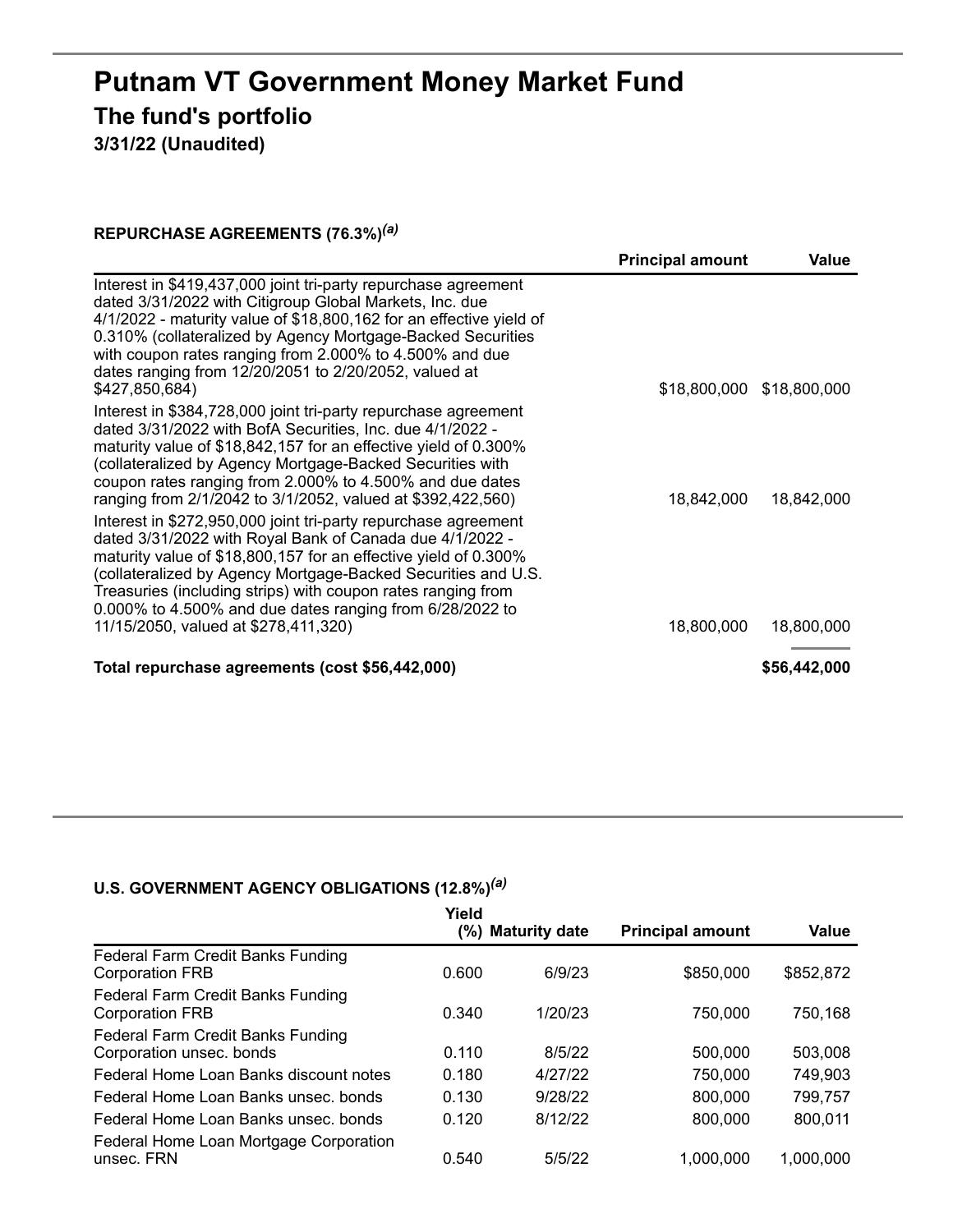| Federal Home Loan Mortgage Corporation<br>unsec. FRN        | 0.375 | 8/19/22 | 750,000   | 750,073     |
|-------------------------------------------------------------|-------|---------|-----------|-------------|
| Federal Home Loan Mortgage Corporation<br>unsec. notes      | 0.070 | 7/25/22 | 850,000   | 850,146     |
| Federal National Mortgage Association<br>unsec. FRN         | 0.630 | 4/7/22  | 1,000,000 | 1,000,000   |
| Federal National Mortgage Association<br>unsec. notes       | 0.127 | 10/5/22 | 550,000   | 555,269     |
| Federal National Mortgage Association<br>unsec. notes       | 0.080 | 9/6/22  | 850,000   | 854,756     |
| Total U.S. government agency obligations (cost \$9,465,963) |       |         |           | \$9,465,963 |

|  |  |  | Total U.S. government agency obligations (cost \$9,465,963) |  |  |
|--|--|--|-------------------------------------------------------------|--|--|
|--|--|--|-------------------------------------------------------------|--|--|

## **U.S. TREASURY OBLIGATIONS (11.6%)** *(a)*

|                                                       | Yield (%) | <b>Maturity</b><br>date | <b>Principal</b><br>amount | Value        |
|-------------------------------------------------------|-----------|-------------------------|----------------------------|--------------|
| U.S. Treasury Bills                                   | 0.111     | 8/11/22                 | \$750,000                  | \$749,699    |
| U.S. Treasury Bills                                   | 0.738     | 9/1/22                  | 800,000                    | 797,533      |
| U.S. Treasury Bills                                   | 0.135     | 6/16/22                 | 750,000                    | 749,789      |
| U.S. Treasury Bills                                   | 0.219     | 11/3/22                 | 850,000                    | 848,901      |
| U.S. Treasury Bills                                   | 0.155     | 5/10/22                 | 750,000                    | 749,876      |
| U.S. Treasury Bills                                   | 0.162     | 6/23/22                 | 750,000                    | 749,723      |
| U.S. Treasury Bills                                   | 0.105     | 10/6/22                 | 800,000                    | 799,568      |
| U.S. Treasury Bills                                   | 0.076     | 9/8/22                  | 800,000                    | 799,732      |
| U.S. Treasury Bills                                   | 0.190     | 4/28/22                 | 750,000                    | 749,895      |
| U.S. Treasury Bills                                   | 0.108     | 5/19/22                 | 850,000                    | 849,879      |
| U.S. Treasury Bills                                   | 0.167     | 4/21/22                 | 750,000                    | 749,931      |
| Total U.S. treasury obligations (cost<br>\$8,594,526) |           |                         |                            | \$8,594,526  |
| <b>TOTAL INVESTMENTS</b>                              |           |                         |                            |              |
| Total investments (cost \$74,502,489)                 |           |                         |                            | \$74,502,489 |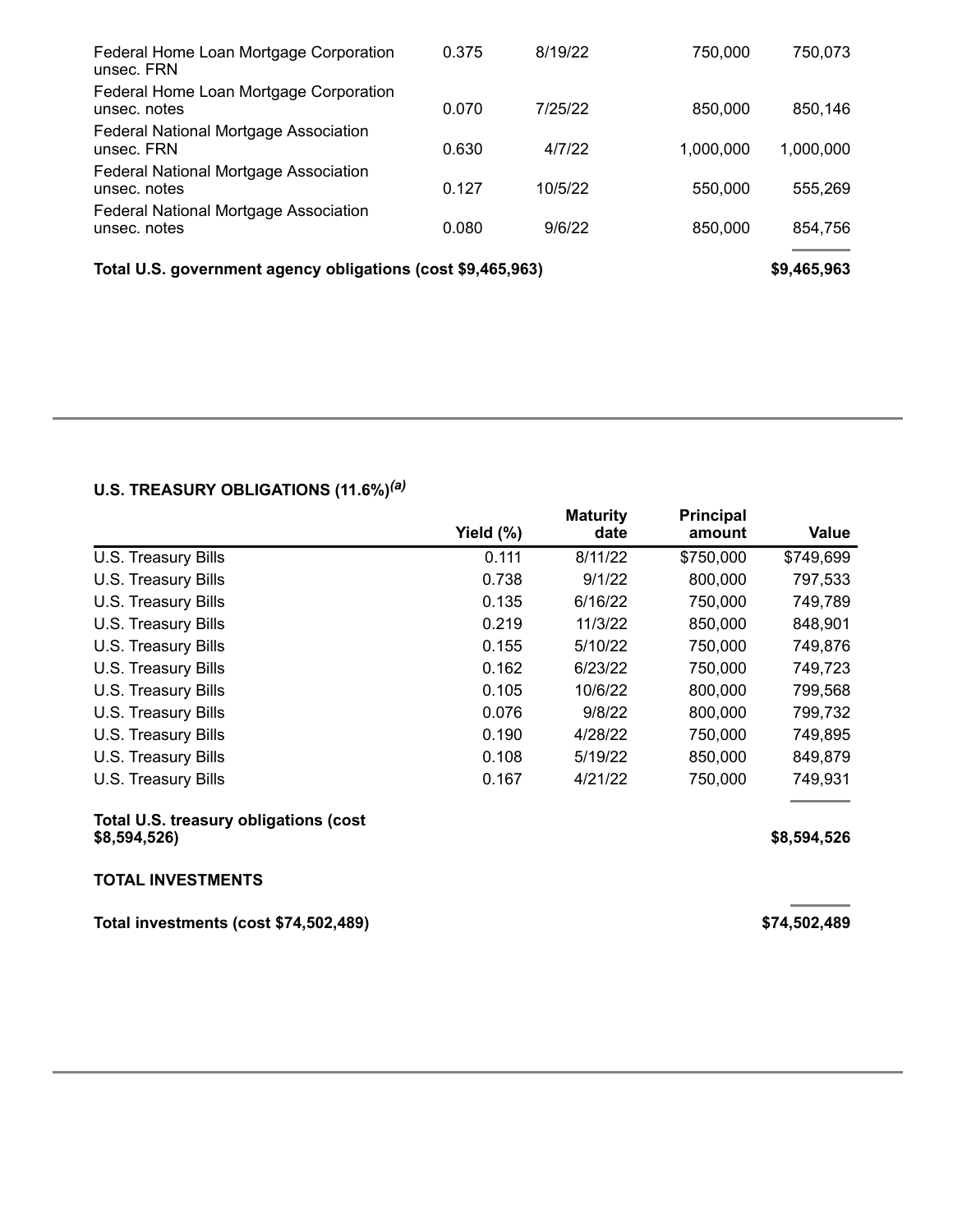# *Key to holding's abbreviations*

- FRB Floating Rate Bonds: The rate shown is the current interest rate at the close of the reporting period. Rates may be subject to a cap or floor. For certain securities, the rate may represent a fixed rate currently in place at the close of the reporting period.
- FRN Floating Rate Notes: The rate shown is the current interest rate or yield at the close of the reporting period. Rates may be subject to a cap or floor. For certain securities, the rate may represent a fixed rate currently in place at the close of the reporting period.

## **Notes to the fund's portfolio**

Unless noted otherwise, the notes to the fund's portfolio are for the close of the fund's reporting period, which ran from January 1, 2022 through March 31, 2022 (the reporting period). Within the following notes to the portfolio, references to "Putnam Management" represent Putnam Investment Management, LLC, the fund's manager, an indirect wholly-owned subsidiary of Putnam Investments, LLC, references to "ASC 820" represent Accounting Standards Codification 820 *Fair Value Measurements and Disclosures* and references to "OTC", if any, represent over-the-counter.

*(a)* Percentages indicated are based on net assets of \$73,954,954.

The dates shown on debt obligations are the original maturity dates.

**Security valuation:** Portfolio securities and other investments are valued using policies and procedures adopted by the Board of Trustees. The Trustees have formed a Pricing Committee to oversee the implementation of these procedures and have delegated responsibility for valuing the fund's assets in accordance with these procedures to Putnam Management. Putnam Management has established an internal Valuation Committee that is responsible for making fair value determinations, evaluating the effectiveness of the pricing policies of the fund and reporting to the Pricing Committee.

The valuation of the fund's portfolio instruments is determined by means of the amortized cost method (which approximates fair value) as set forth in Rule 2a-7 under the Investment Company Act of 1940. The amortized cost of an instrument is determined by valuing it at its original cost and thereafter amortizing any discount or premium from its face value at a constant rate until maturity and is generally categorized as a Level 2 security.

**Repurchase agreements:** The fund, or any joint trading account, through its custodian, receives delivery of the underlying securities, the fair value of which at the time of purchase is required to be in an amount at least equal to the resale price, including accrued interest. Collateral for certain tri-party repurchase agreements, which totaled \$57,572,118 at the end of the reporting period, is held at the counterparty's custodian in a segregated account for the benefit of the fund and the counterparty. Putnam Management is responsible for determining that the value of these underlying securities is at all times at least equal to the resale price, including accrued interest. In the event of default or bankruptcy by the other party to the agreement, retention of the collateral may be subject to legal proceedings.